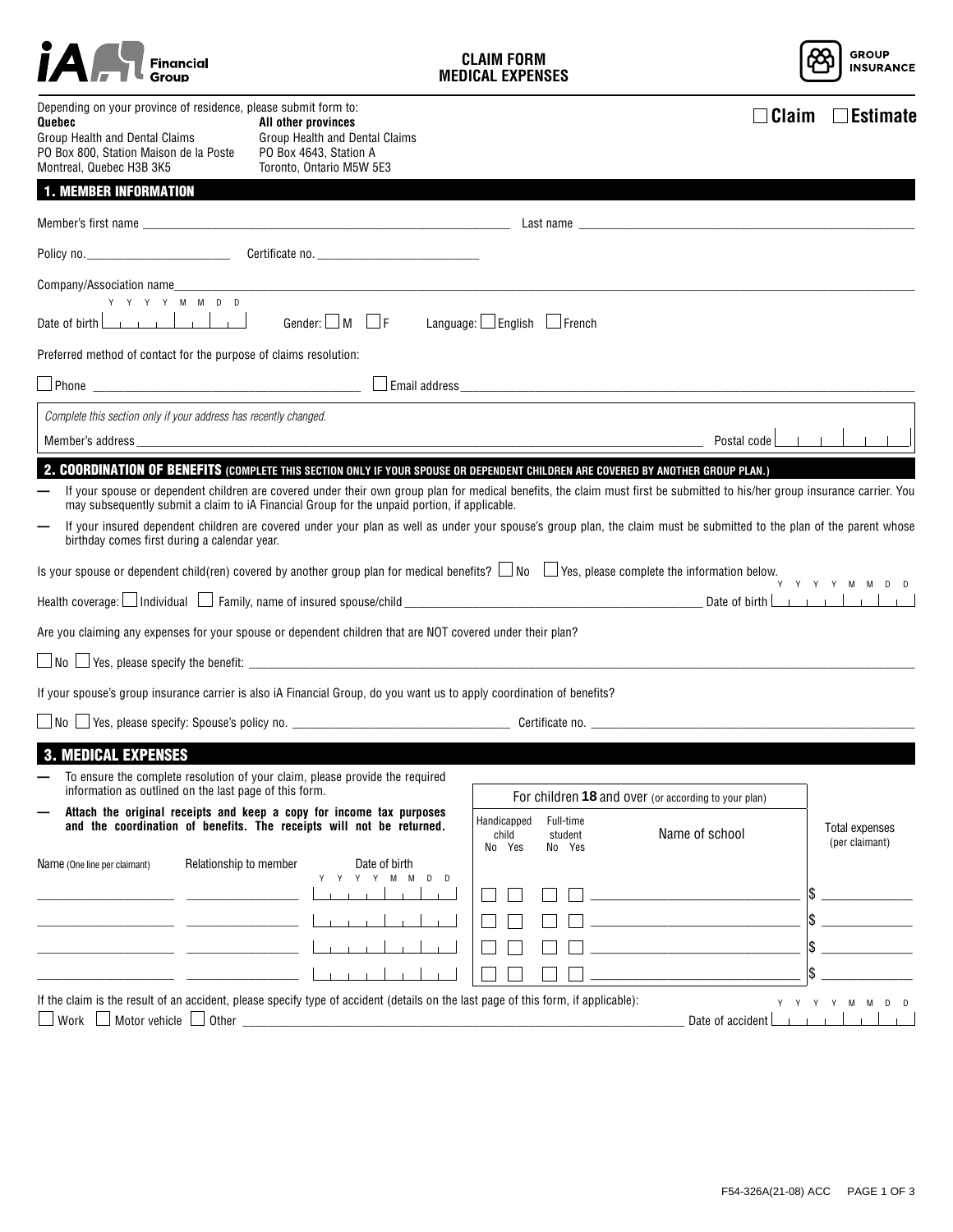## **Direct deposit of your health and/or dental claim reimbursements and notification of claim processing**

Complete only when signing up for direct deposit or to update your information.

Banking information for direct deposit:



- 1. Cheque number (do not write this number).
- 2. Transit number (5 digits).
- 3. Financial institution number (3 digits).
- 4. Account number up to 12 digits. The format may vary from one financial institution to another. **Indicate all numbers and only the numbers.**

Email address for notification: \_\_\_\_\_\_\_\_\_\_\_\_\_\_\_\_\_\_\_\_\_\_\_\_\_\_\_\_\_\_\_\_\_\_\_\_\_\_\_\_\_\_\_\_\_\_\_\_\_\_\_\_\_\_\_\_\_\_\_\_\_\_\_\_\_\_\_\_\_\_\_\_\_\_\_\_\_\_\_\_\_\_\_\_\_\_\_\_\_\_\_ Personal Work

 **To receive notifications, you must provide your email address and your banking information.**

 $\Box$ I do not want to receive notification

**You can view the status and details of your health and/or dental claims via My Client Space (ia.ca/myaccount), our secure website, at any time.**

## 5. MEMBER CONFIRMATION/AUTHORIZATION

## **I HEREBY CONFIRM:**

- 1. that the information contained in this claim form is true and complete to the best of my knowledge.
- 2. that the persons for whom I am making a claim are eligible and that if the claim is being made on behalf of a dependent, I am **AUTHORIZED** to disclose information about him/her with respect to the claim.

**I AUTHORIZE** Industrial Alliance Insurance and Financial Services Inc. ("iA Financial Group") to deposit in my bank account, using the banking information I have provided above, any amounts payable in regards to a health and/or dental claim that I submit under my group insurance plan.

**I AGREE** that this authorization will apply until such time as I submit a written request to the contrary to iA Financial Group.

**I UNDERSTAND** that iA Financial Group will have no further obligation with regard to the claims paid.

I ALSO UNDERSTAND that iA Financial Group can, without prior notice, terminate the direct deposit of my claims payments. This authorization takes effect on the date indicated below and will be valid for all other active bank accounts at this or any other financial institution that I may name in the future.

Furthermore, I UNDERSTAND and AGREE that if I provide iA Financial Group with incorrect banking information or if I fail to notify iA Financial Group of any change in my banking information and, as a result of this error or omission, the amount of a paid claim is deposited into the wrong bank account, iA Financial Group cannot be held responsible or liable for this error or omission or be obligated to reimburse me if iA Financial Group is unable to recover the amount that was paid into the wrong account.

On behalf of myself and my dependents:

- 1. **I CONSENT TO THE RELEASE** of the information contained in this claim form to iA Financial Group, its employees, agents, reinsurers, service providers and other organizations working with iA Financial Group for the purposes of underwriting, administration and processing of the claim.
- 2. **I AUTHORIZE** any healthcare provider or professional, medical organization, insurance or reinsurance company, workers' compensation board, the policyholder, my employer, as well as any other person, private or public organization or institution to disclose to iA Financial Group, its employees, agents, reinsurers and service providers any information regarding the treatment and expenses incurred which they may need in the assessment of the claim.
- 3. **I UNDERSTAND AND AUTHORIZE** that in the event there is reasonable suspicion of or any evidence of fraud or abuse regarding the claim, iA Financial Group will have the right to use and exchange any information related to the claim with any relevant regulatory, investigative or government body, any healthcare provider or professional medical organization, insurance company or reinsurer, the policyholder, my employer or any other party as provided by law for the purpose of investigating any such fraud or abuse.

**I AGREE** that a photocopy of this Confirmation/Authorization shall be as valid as the original.

|                         |      |  |  | м | М |  |  |
|-------------------------|------|--|--|---|---|--|--|
| Member's signature<br>A | Dale |  |  |   |   |  |  |